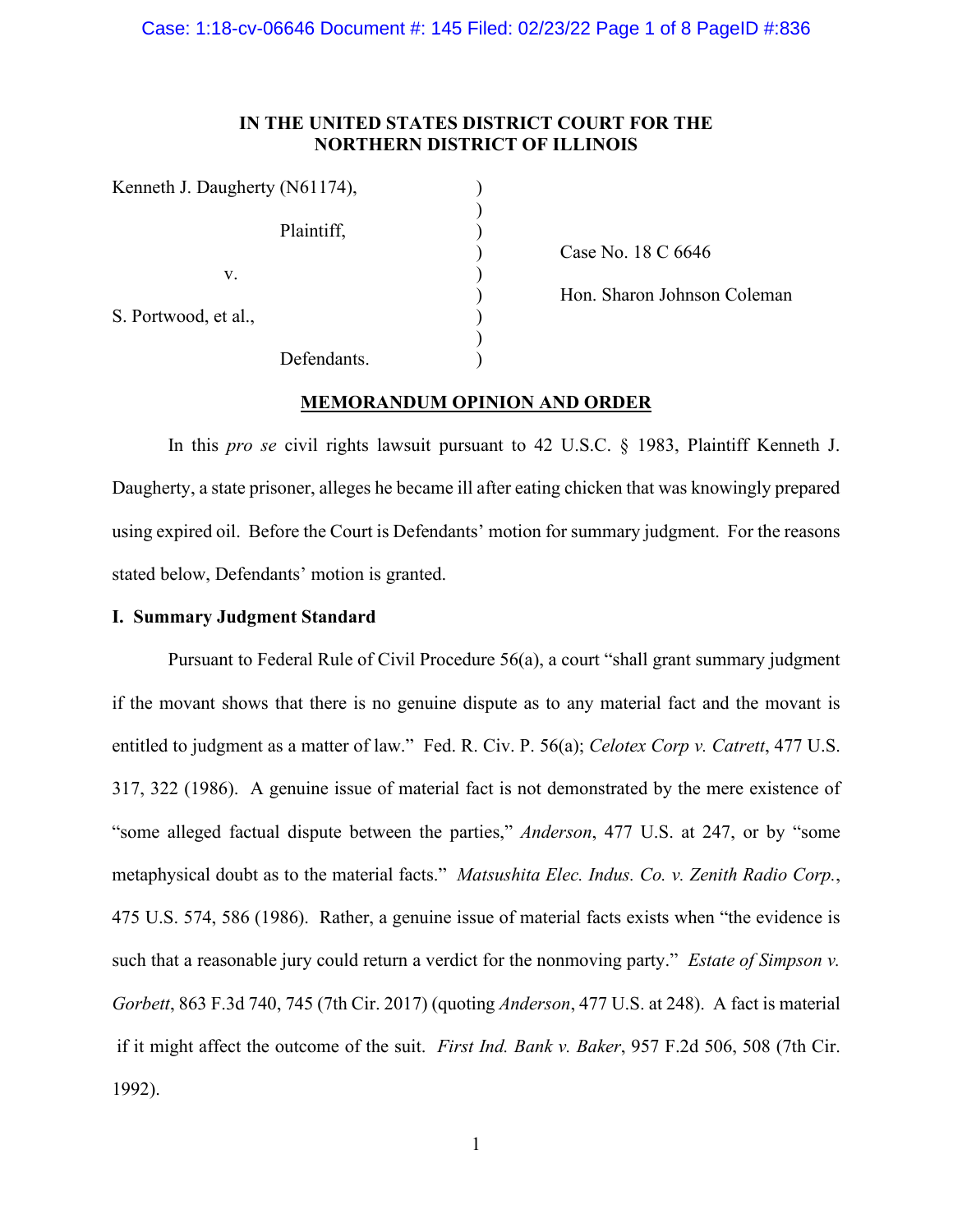## Case: 1:18-cv-06646 Document #: 145 Filed: 02/23/22 Page 2 of 8 PageID #:837

The moving party bears the initial burden of demonstrating the lack of any genuine issue of material fact. *Celotex*, 477 U.S. at 323. Once the party moving for summary judgment demonstrates the absence of a disputed issue of material fact, "the burden shifts to the non-moving party to provide evidence of specific facts creating a genuine dispute." *Carrol v. Lynch*, 698 F.3d 561, 564 (7th Cir. 2012). The non-movant must go beyond the pleadings and "set forth specific facts showing that there is a genuine issue for trial." *Hannemann v. Southern Door Cty Sch. Dist.*, 673 F.3d 746, 751 (7th Cir. 2012). "Thus, 'summary judgment must be entered "against a party who fails to make a showing sufficient to establish the existence of an element essential to that party's case, and on which that party will bear the burden of proof at trial."' *Cooper v. Lane*, 969 F.2d 368, 371 (7th Cir. 1992) (quoting *Celotex*, 477 U.S. at 322 (1986)); *Gabb v. Wexford Health Sources, Inc.*, 945 F.3d 1027, 1032 (7th Cir. 2019).

When deciding a motion for summary judgment, the Court views the facts in the light most favorable to, and draws all reasonable inferences in favor of, the nonmoving party. *Apex Digital, Inc. v. Sears, Roebuck & Co.*, 735 F.3d 962, 965 (7th Cir. 2013) (citation omitted).

## **II. Northern District of Illinois Local Rule 56.1**

Local Rule 56.1 governs the procedures for filing and responding to motions for summary judgment in this court. The rule is intended "to aid the district court, 'which does not have the advantage of the parties' familiarity with the record and often cannot afford to spend the time combing the record to locate the relevant information,' in determining whether a trial is necessary." *Delapaz v. Richardson*, 634 F.3d 895, 899 (7th Cir. 2011) (citation omitted). Local Rule 56.1(a) requires the moving party to provide a statement of material facts that complies with Local Rule 56.1(d). L.R. 56.1(a). Local Rule 56.1(d) requires that "[e]ach asserted fact must be supported by citation to the specific evidentiary material, including the specific page number, that supports it.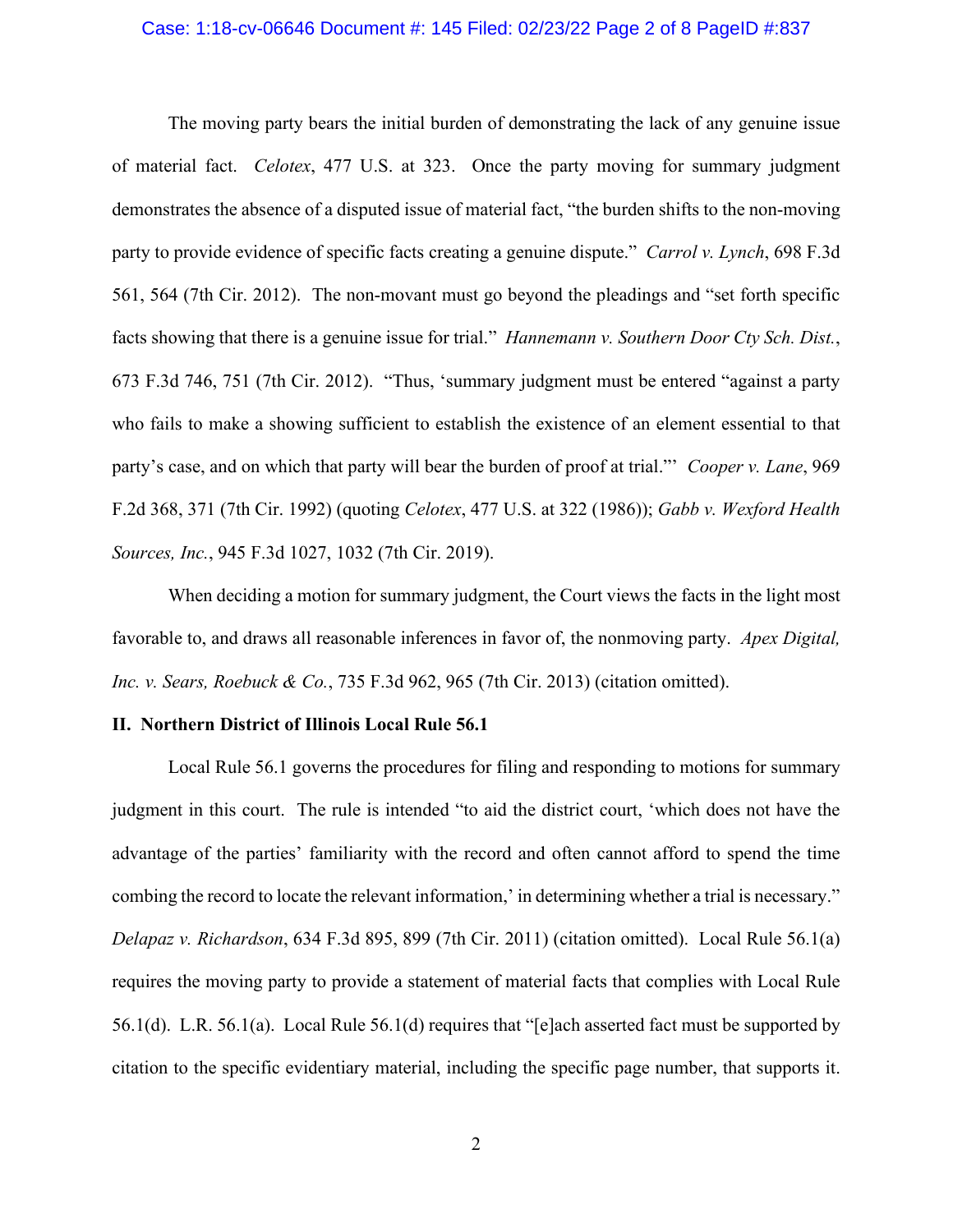## Case: 1:18-cv-06646 Document #: 145 Filed: 02/23/22 Page 3 of 8 PageID #:838

The court may disregard any asserted fact that is not supported with such a citation." L.R.  $56.1(d)(2)$ .

The opposing party must then respond to the movant's proposed statements of fact. *[Schrott v. Bristol-Myers Squibb Co.](https://web2.westlaw.com/find/default.wl?mt=Westlaw&db=0000506&tc=-1&rp=%2ffind%2fdefault.wl&findtype=Y&ordoc=2036243492&serialnum=2006464425&vr=2.0&fn=_top&sv=Split&tf=-1&referencepositiontype=S&pbc=5AA5E9CC&referenceposition=944&rs=WLW15.04)*, 403 F.3d 940, 944 (7th Cir. 2005); L.R. 56.1(e). In the case of any disagreement, "a party must cite specific evidentiary material that controverts the fact and must concisely explain how the cited material controverts the ass2erted fact. Asserted facts may be deemed admitted if not controverted with specific citations to evidentiary material." L.R. 56.1(e)(3). "[M]ere disagreement with the movant's asserted facts is inadequate if made without reference to specific supporting material." *Smith v. Lamz,* [321 F.3d 680, 683 \(7th Cir. 2003\).](https://web2.westlaw.com/find/default.wl?mt=Westlaw&db=0000506&tc=-1&rp=%2ffind%2fdefault.wl&findtype=Y&ordoc=2036243492&serialnum=2003193643&vr=2.0&fn=_top&sv=Split&tf=-1&referencepositiontype=S&pbc=5AA5E9CC&referenceposition=683&rs=WLW15.04) The party opposing summary judgment may also submit "a statement of additional material facts that complies with LR 56.1(d)." L.R. 56.1(b)(3). "All material facts set forth in the statement required of the moving party will be deemed to be admitted unless controverted by the statement of the opposing party." *Id*. A plaintiff's *pro se* status does not excuse him from complying with Local Rule 56.1. *See Cady v. Sheahan*, 467 F.3d 1057, 1061 (7th Cir. 2006).

Defendants filed a Rule 56.1 statement of material facts with their motion for summary judgment. (Dkt. 130.) Consistent with the local rules, Defendants also provided Plaintiff with a Local Rule 56.2 Notice, which explains what Local Rule 56.1 requires of a litigant opposing summary judgment. (Dkt. 133.)

Plaintiff responded to Defendants' statement of material facts, including submitting additional material facts (Dkt. 137.) and submitted his own memorandum in opposition to summary judgment (Dkt. 138.) Defendants also responded to Plaintiff's additional material facts. (Dkt. 144.)

3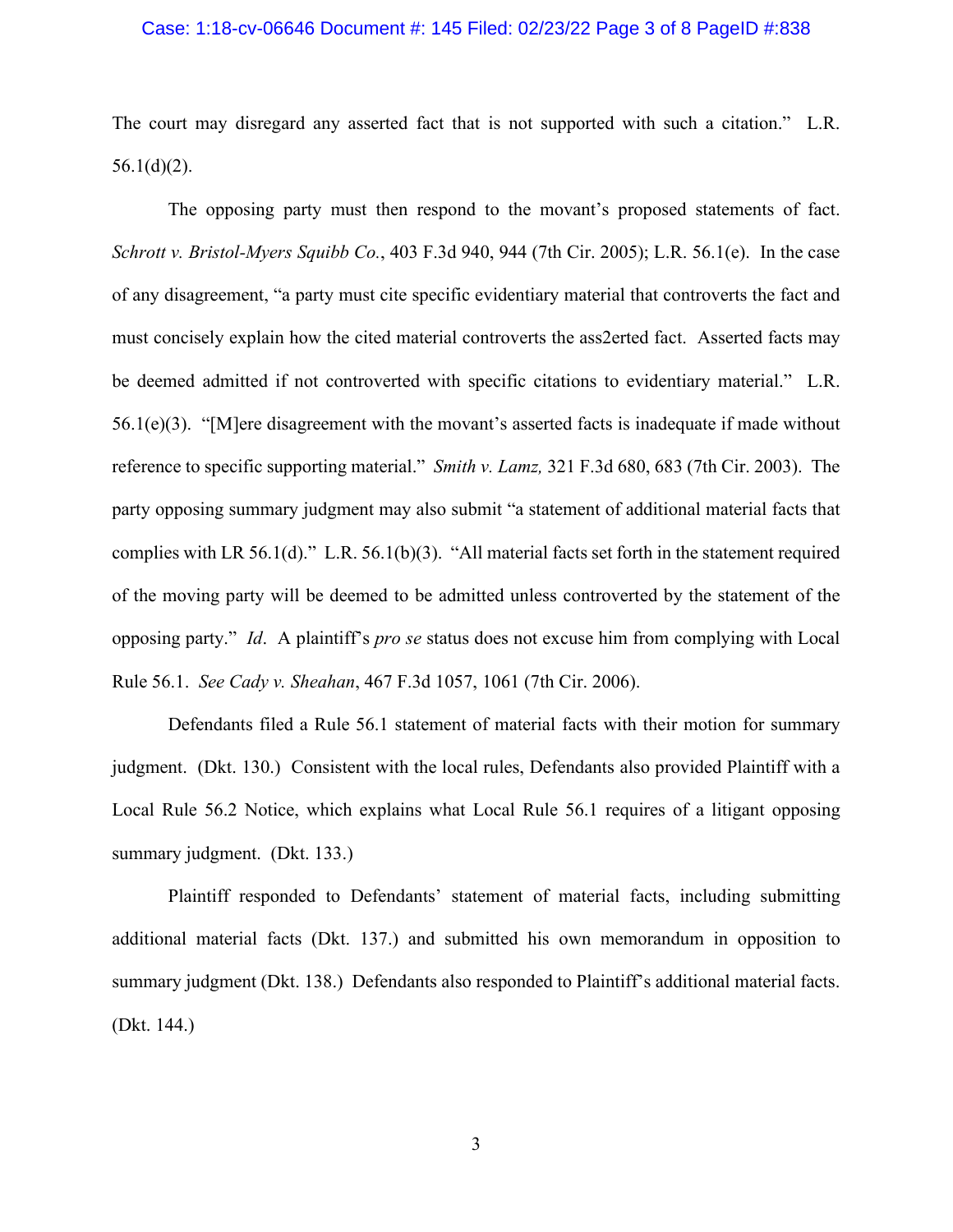#### Case: 1:18-cv-06646 Document #: 145 Filed: 02/23/22 Page 4 of 8 PageID #:839

Plaintiff relies on his own and several other inmates' affidavits/declarations in support of many of his proposed statements of material fact. Defendants object to several of Plaintiff's proposed statements of fact because many aspects of the affidavits/declarations rely on speculation to which the affiant/declarant is not competent to testify about or are based on inadmissible hearsay<sup>[1](#page-3-0)</sup>. Plaintiff's statements that rely on speculation or are based on inadmissible hearsay cannot be used in opposition to Defendants' motion for summary judgment. Fed. R. Civ. P. 56.(c)(4) ("An affidavit or declaration used to support or oppose a motion must be made on personal knowledge, set out facts that would be admissible in evidence, and show that the affiant or declarant is competent to testify on the matters stated."). Indeed, it is wellsettled that speculation cannot defeat a summary judgment motion. *See FKFJ, Inc. v. Village of Worth*, 11 F.4th 574, 585 (7th Cir. 2021).

For example, Plaintiff incudes several other inmates' affidavits that state that the inmate ate the chicken that was served on November 12, 2016, and then became ill or not. In addition, the inmates saw others become ill after eating the chicken. Such statements are admissible for the proposition that the inmate ate chicken on November 12, 2016, either did or did not become ill, and that he observed others become ill. However, such statements cannot be used for the proposition that it was the chicken that caused any illnesses because the inmates have not demonstrated they are competent to testify as to that causation.

As another example, Daugherty supports his proposed statements of material facts and his argument with his declaration. In the declaration and proposed statement of material fact, Daugherty avers that he was told by unidentified inmates who worked in the kitchen that Food Supervisor Portwood was shown that the cooking oil was expired and told these unidentified

<span id="page-3-0"></span><sup>1</sup> Hearsay is defined as an out-of-court statement made by a declarant that is being offered in evidence to prove the truth of the matter asserted in the statement. Fed. R. Evid. 801(c).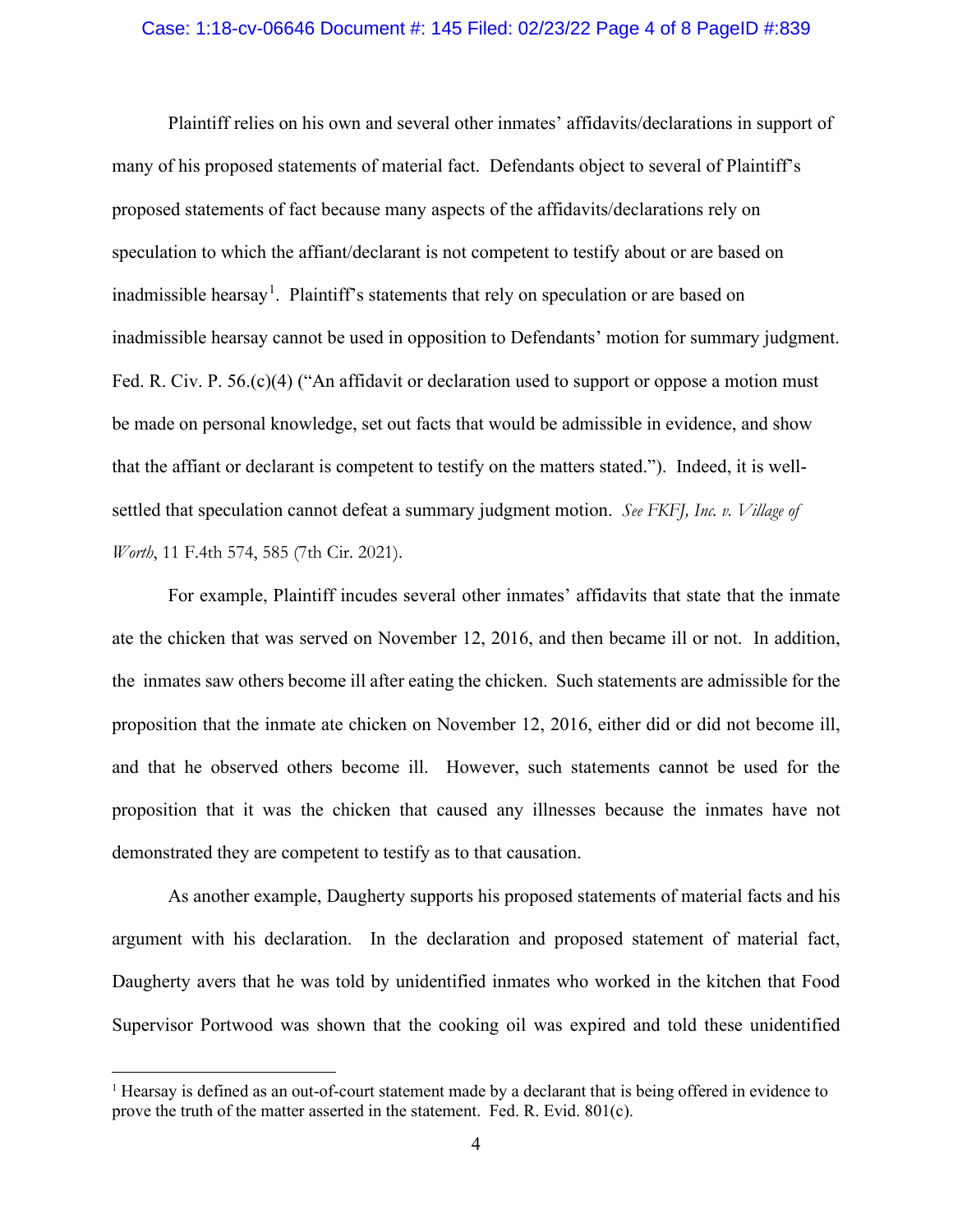#### Case: 1:18-cv-06646 Document #: 145 Filed: 02/23/22 Page 5 of 8 PageID #:840

inmates to use the oil anyway. (See Dkt. 137, *¶* 33.) Plaintiff relies on this averment to demonstrate that Portwood knew the cooking oil was expired and told the inmates to use it anyway. However, the statement is inadmissible hearsay and cannot be used as Daugherty attempts to do.

The Court has reviewed each parties' proposed statements of material facts, the responses to each parties' proposed statements of material facts, and the supporting documents cited in support of those statements. Consistent with L.R. 56, Federal Rules of Civil Procedure 56, and the Rules of Evidence, the following facts are undisputed.

# **III. Facts**

In November 2016, Daugherty was incarcerated at Stateville Correctional Center. (Dkt. 130, *¶* 2.) On November 12 and 13, 2016, Sergeant Jerome Weatherspoon, worked the 11:00 p.m. to 7:00 a.m. shift at Stateville Northern Reception Center. (*Id*., *¶* 3.) In November 2016, Defendants Portwood and Bumber were food supervisors at Stateville. (Dkt. 137, *¶* 45.)

Daugherty ate a whole piece of chicken for lunch on November 12, 2016. (Dkt. 130, *¶* 12.) After eating the first piece of chicken, Daugherty's mouth became numb and he had a "weird mucous-like film in his mouth." (Dkt. 137, *¶* 22.) Shortly thereafter, Daugherty observed other inmates begin to vomit and his stomach began to hurt. (*Id*., *¶* 24.) Daugherty experienced severe stomach cramps, vomiting, and diarrhea for the next two-and-a-half days. (*Id*., *¶* 26.) Daugherty received medical attention on November 14, 2016. (*Id*., *¶* 28.) The medical notes indicate that Daugherty reported slight abdominal discomfort and no diarrhea with "resolving gastritis." (*Id*., *¶* 28; pg. 27.)

Daugherty did not report that he believed the chicken was contaminated during lunch on November 12, 2016. (Dkt. 130, *¶* 14.) Daugherty did not hear a radio announcement on November 12, 2016, warning staff not to eat the fried chicken. (*Id*., *¶* 11.) Defendants have no recollection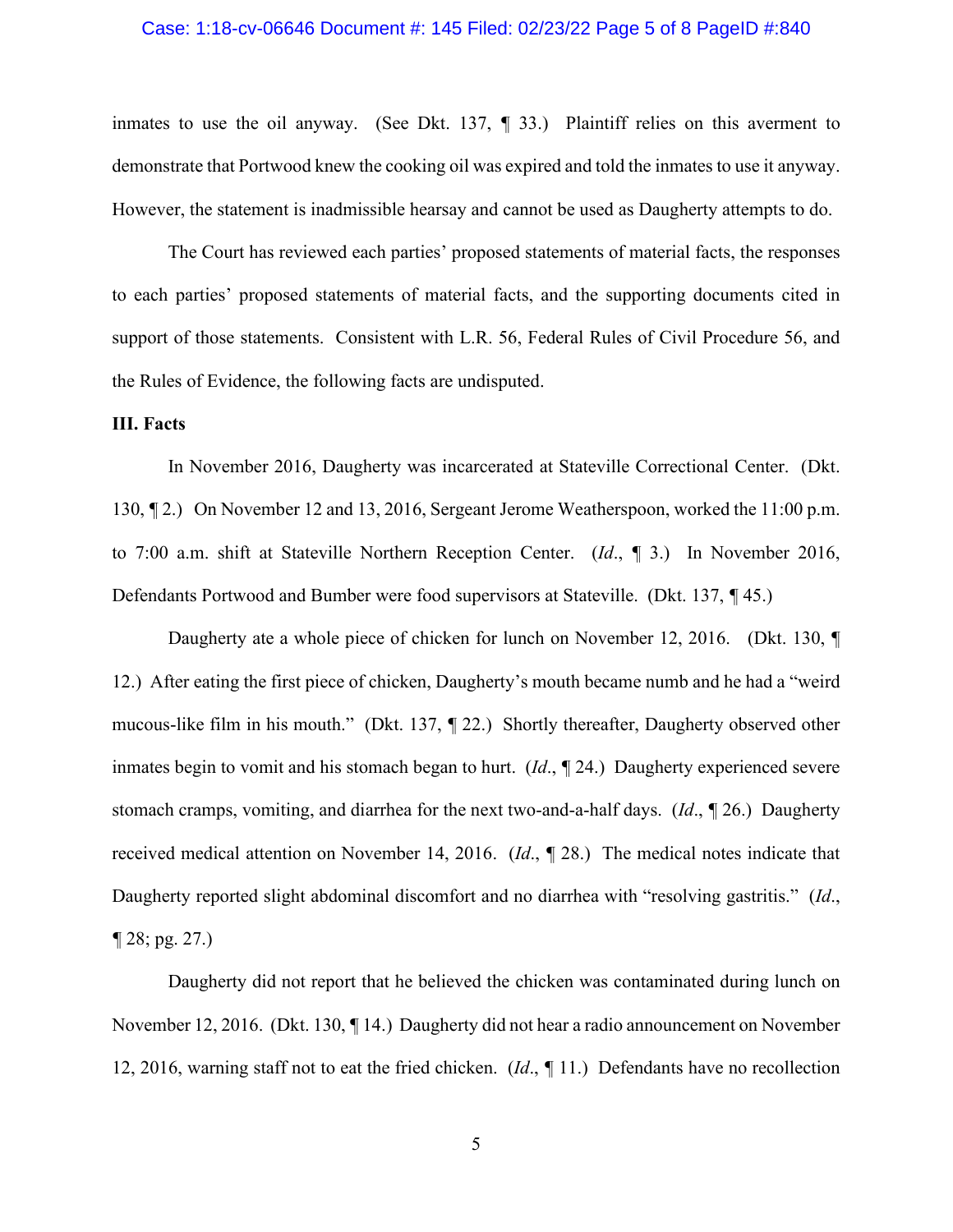## Case: 1:18-cv-06646 Document #: 145 Filed: 02/23/22 Page 6 of 8 PageID #:841

of a radio announcement being made on November 12, 2016, warning staff not to eat the chicken prepared for the inmates' meal. (*Id*., *¶* 10.) Several other inmates became ill on November 12, 2016, after eating the chicken that was served and they describe the chicken as having a film or mucous on it. (Dkt. 137, *¶¶* 46-51.)

# **IV. Analysis**

Daugherty alleges that food supervisors Portwood and Bumber knowingly used expired cooking oil when preparing chicken on November 1[2](#page-5-0),  $2016^2$ , and then served the "contaminated" chicken to inmates. He further alleges that Sergeant Weatherspoon was working during lunch on the E-House on November 12, 2016, at which time Weatherspoon heard a radio announcement that correctional staff should not eat the chicken because it was contaminated by the use of expired cooking oil. Even with this knowledge, Weatherspoon allowed inmates to eat the chicken.

Eighth Amendment claims regarding prison conditions contain both an objective and a subjective component. First, a plaintiff must demonstrate the defendant's conduct denied him "the minimal civilized measure of life's necessities" consistent with contemporary standards. *Rhodes v. Chapman*, 452 U.S. 337, 347, 101 S. Ct. 2392, 69 L. Ed. 2d 59 (1981). The plaintiff also must demonstrate that the defendant acted with a "sufficiently culpable state of mind;" that is, he or she must have been aware of and disregarded an excessive risk posed to the plaintiff's health. *See Farmer v. Brennan*, 511 U.S. 825, 834, 114 S. Ct. 1970, 128 L. Ed. 2d 811 (1994). Mere negligence is not enough. *Davidson v. Cannon*, 474 U.S. 344, 347–48, 106 S. Ct. 668, 88 L. Ed. 2d 677 (1986).

Daugherty has failed to demonstrate a genuine issue of material fact exists as to his claims. Daugherty has not demonstrated that any Defendant was aware that the chicken served on

<span id="page-5-0"></span> $2$  Plaintiff uses the date November 2, 2016, in his amended complaint [71] but all other filings use November 12, 2016 – it appears the November 2, 2016, is a typo in the amended complaint.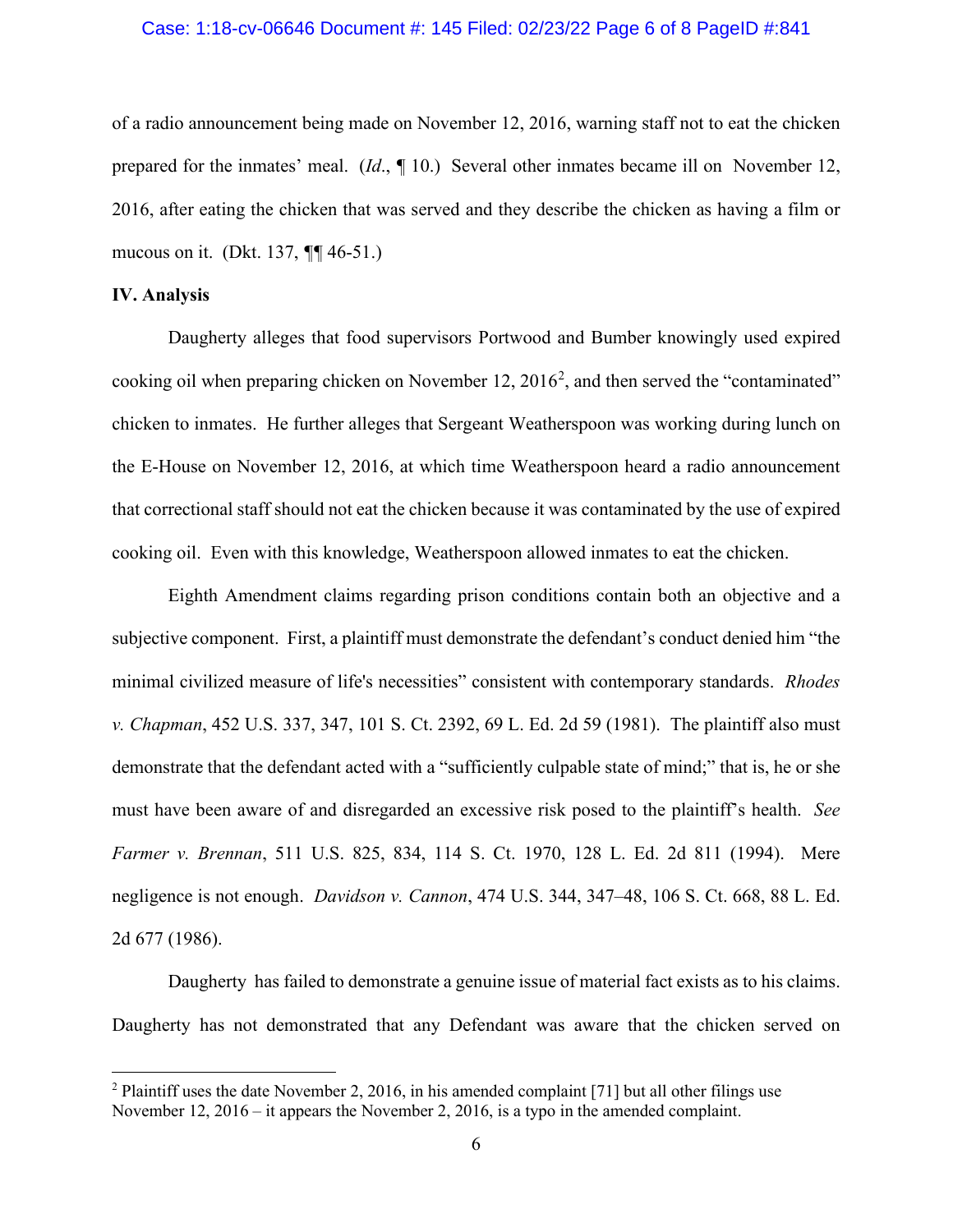## Case: 1:18-cv-06646 Document #: 145 Filed: 02/23/22 Page 7 of 8 PageID #:842

November 12, 2016, was made using expired cooling oil. Daugherty attempts to show that Portwood and Bumber were aware that the cooking oil was expired because Portwood ordered staff to prepare the chicken after being informed that the oil was expired. However, Daugherty relies only upon inadmissible hearsay (conversations other inmates told Plaintiff they had with Portwood) to demonstrate such knowledge and such evidence cannot be considered at summary judgment. Daugherty has also failed to demonstrate that the cooking oil actually was expired (Daugherty avers that the cooking oil expired in 2011). Daugherty attempts to demonstrate the cooking oil was expired using a hand-written note that Daugherty states a different unidentified inmate copied down on a piece of paper. Again, such hearsay evidence is not admissible to show the cooking oil was expired.

As to Weatherspoon, the undisputed facts show that he did not work the lunch shift on either November 12 or 13, 2016; thus, Weatherspoon could not have heard any alleged announcement to not eat the chicken because it was contaminated prior to serving the chicken on November 12, 2016. Daugherty attempts to dispute whether Weatherspoon was present and heard the alleged announcement by arguing that on November 13, 2016, he overheard Weatherspoon talking with the inmate in the cell next to him and that Weatherspoon stated that an announcement came over the radio not to eat the chicken. However, any such statement is inadmissible hearsay. In addition, Weatherspoon's timesheet indicates that he worked the 11:00 p.m. to 7:00 a.m. shift on November 12 and 13, 2016, at the Northern Reception Center (an intake and processing center separate from Stateville Correctional Center), while Daugherty was housed in Stateville Correctional Center.

"Summary judgment is the proverbial put up or shut up moment in a lawsuit, when a party must show what evidence it has that would convince a trier of fact to accept its version of the